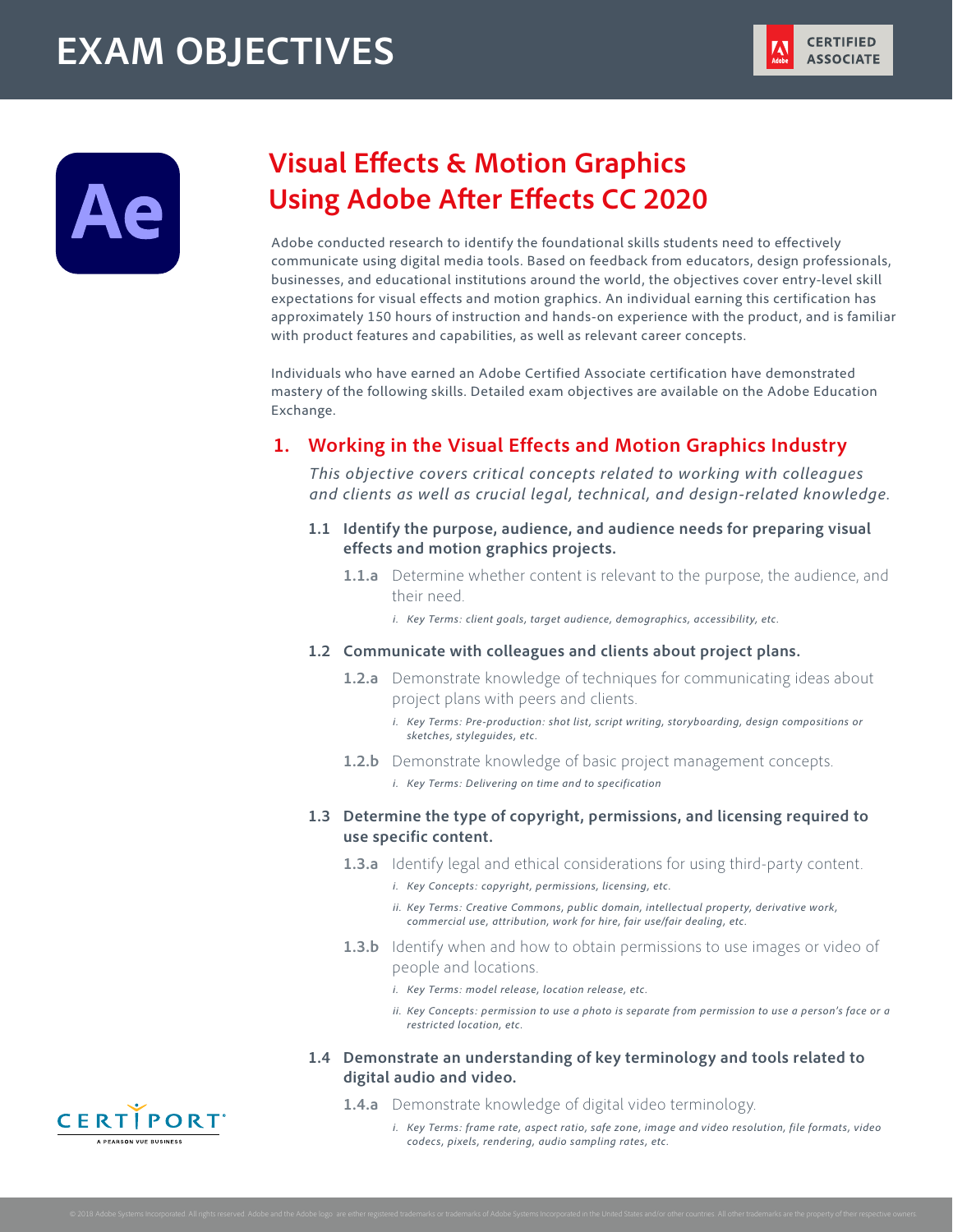- **1.4.b** Demonstrate knowledge of color management in digital video. *i. Key Terms: white balance, color grading, etc.*
- **1.4.c** Understand and use key terms related to video and audio postproduction.

*i. Key Terms: editing, transitions, audio levels, wave forms, etc.*

#### **1.5 Demonstrate knowledge of basic motion graphics, video effects (VFX), and design principles.**

- **1.5.a** Communicate visually using standard compositing techniques. *i. Key Terms: lighting, color, scale and perspective, working in 3D space, rotoscoping, etc.*
- **1.5.b** Identify general design principles and guidelines for motion graphics.
	- *i. Key Terms: space, line, shape, form, color, texture, emphasis/focal point, unity/ harmony, variety, balance, alignment, proximity, repetition, rhythm, scale, movement, negative space, gestalt, etc.*
- **1.5.c** Define common photographic/cinematic composition terms and principles.
	- *i. Key Terms: aspect ratio, rule of thirds, foreground, background, color, tone, contrast, cropping, depth of field, field of view, etc.*
- **1.5.d** Demonstrate knowledge of common animation terms and principles.
	- *i. Key Terms: easing, squashing, stretching, anticipation, staging, straight-ahead action and pose to pose, follow through and overlapping action, slow in and slow out, arc, secondary action, timing, exaggeration, solid drawing, appeal, etc.*

## **2. Project Setup and Interface**

*This objective covers the interface setup and program settings that assist in an efficient and effective workflow, as well as knowledge about ingesting digital assets for a project.*

#### **2.1 Create and edit a project with the appropriate settings for video.**

- **2.1.a** Set appropriate project settings for video.
	- *i. Key Concepts: project location on drive(s), folders with media assets, etc.*
- **2.1.b** Create and modify compositions to match the project requirements.
	- *i. Key Concepts: frame rate, resolution, duration, dimensions, aspect ratio, presets, adjusting the work area, background color, naming compositions, etc.*

#### **2.2 Navigate, organize, and customize the application workspace.**

- **2.2.a** Identify and manipulate elements of the After Effects interface.
	- *i. Key Concepts: menus, toolbars, panels, navigating, and zooming, etc.*
	- *ii. Key Tools: Project panel, Timeline panel, Composition panel, Preview panel, Effects & Presets panel, Effect Controls panel, Layer panel, etc.*
- 2.2.b Customize and manage workspaces.
	- *i. Key Concepts: using/switching default workspaces; showing, hiding, nesting, and docking panels; using the Workspace Switcher, shortcuts, menus; customizing, saving, and resetting workspaces; etc.*

#### **2.2.c** Configure application preferences.

*i. Key Settings: Appearance, Auto-Save, Grids & Guides, Media & Disk Cache, Memory, Previews, etc.*

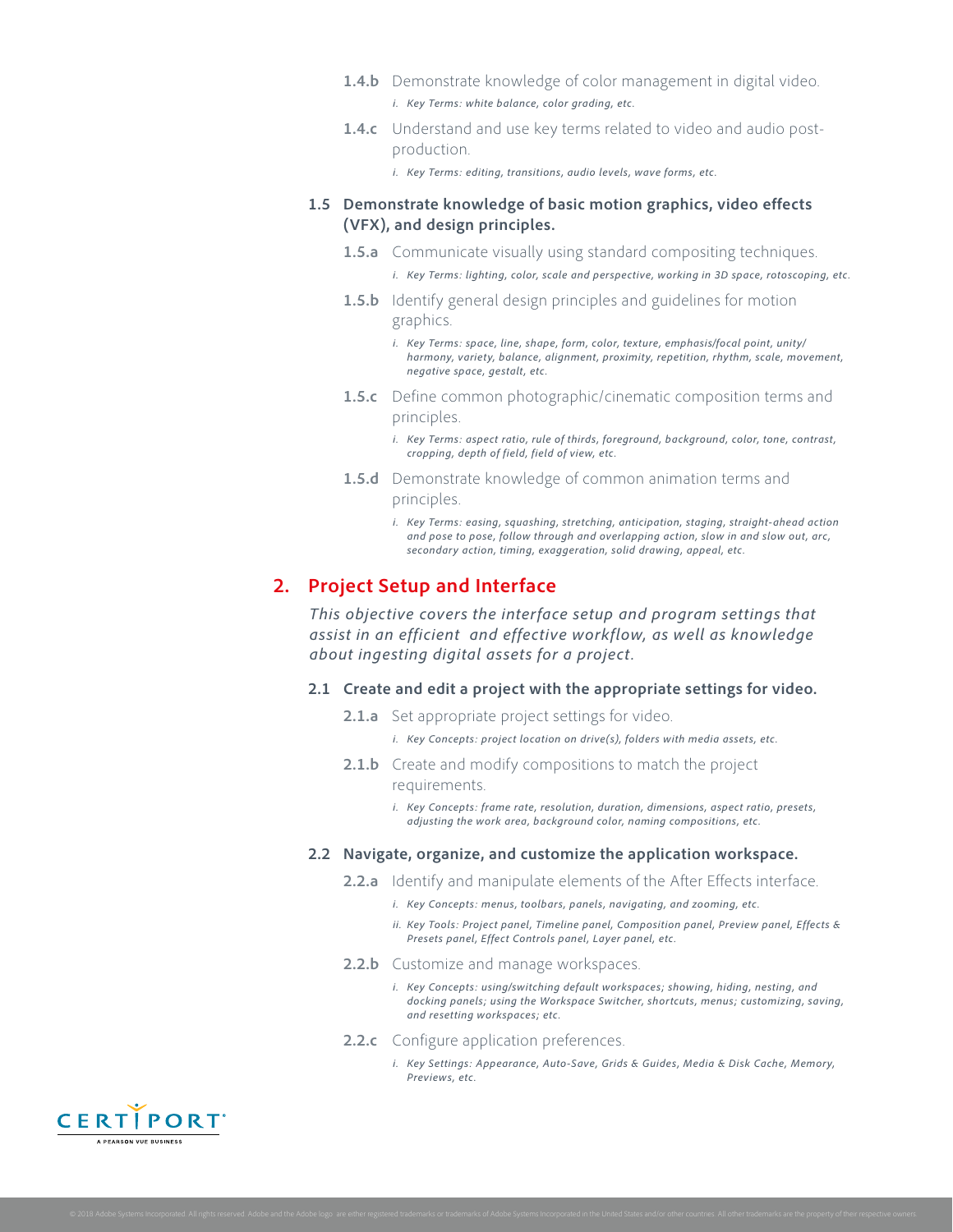#### **2.3 Use non-visible design tools in the interface to aid in video workflow.**

- **2.3.a** Navigate a composition.
	- *i. Key Concepts: panning, zooming, playing, pausing, keyboard shortcuts (spacebar, mouse wheel, etc.), time codes, current time indicators, etc.*

#### **2.3.b** Use markers.

*i. Key Concepts: timeline and clip markers, etc.*

**2.3.c** Use guides and grids.

*i. Key Concepts: title safe areas; action safe areas; adding, removing, locking, and unlocking guides; setting color; hiding and showing guides and grids; using snap or align options; etc.*

#### **2.4 Import assets into a project.**

**2.4.a** Import media from various sources.

- *i. Key Concepts: files, importing layers in .psd or .ai files, Adobe Dynamic Link, understanding that all files are linked, dragging and dropping, image sequences, etc.*
- **2.4.b** Manage assets/footage in an After Effects project.

*i. Key Concepts: relinking files, updating file locations for missing/moved/updated media, interpreting footage, organizing projects with folders, creating proxies, metadata, etc.*

## **3. Organizing Video Projects**

*This objective covers composition structure such as layers and managing composition structure for efficient workflow.*

#### **3.1 Use the Timeline panel.**

- **3.1.a** Use the Timeline panel to manage layers.
	- *i. Key Concepts: quality and sample; adding, deleting, locking, unlocking, and renaming layers; reordering layers; managing labels; track switches and modes; etc.*
- **3.1.b** Manage multiple layers in a complex composition.
	- *i. Key Concepts: precomposing, parenting, null objects, render order, synchronizing audio with visual effects, etc.*
- **3.1.c** Recognize the different types of layers in the Timeline panel.
	- *i. Key Concepts: footage vs text vs shape layers, camera, adjustment, light, null object and precomposition, etc.*

#### **3.2 Modify layer visibility using opacity, blending modes, and masks.**

- **3.2.a** Adjust a layer's visibility.
	- *i. Key Concepts: hiding and showing layers; solo, shy, and mute layers; blending modes, opacity, etc.*
- **3.2.b** Create, apply, and manipulate masks.
	- *i. Key Concepts: layer masks, mattes, stencils, tools for creating masks, etc.*

## **4. Creating and Modifying Visual Elements**

*This objective covers core tools and functionality of the application, as well as tools that affect the visual appearance of document elements.*

#### **4.1 Use core tools and features to create compositions.**

- **4.1.a** Create shapes using a variety of tools.
	- *i. Key Concepts: solids, shape layers, creating shapes from vector layers, etc.*
	- *ii. Key Tools: shape tools, Pen tool, etc.*
- **4.1.b** Place assets into a composition.
	- *i. Key Concepts: composition frame position, stacking order, sorting layers, etc.*

#### **4.2 Add, manipulate, and animate text.**

**4.2.a** Create text in a composition.

*i. Key Concepts: point text, paragraph text, path text, etc.*

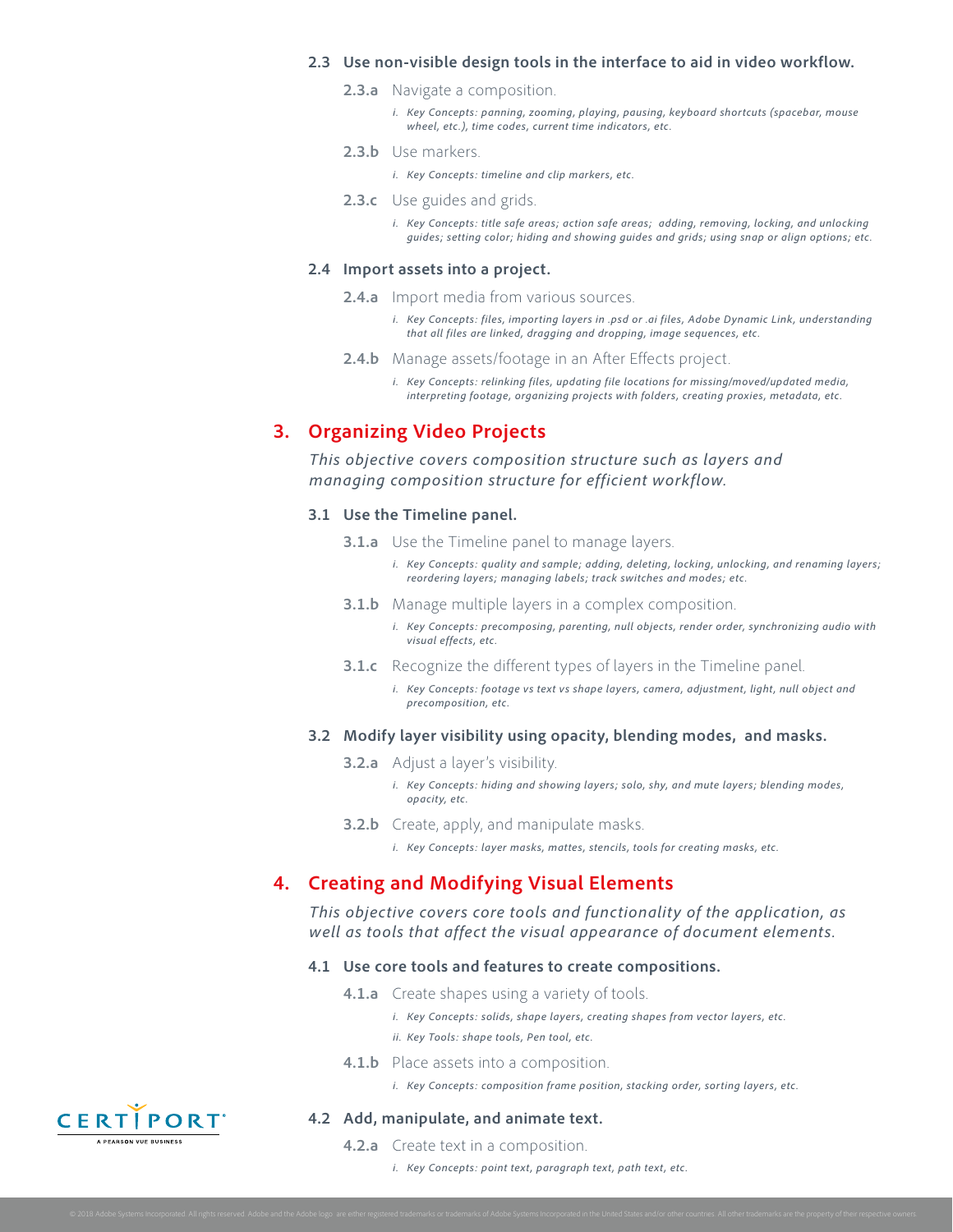#### **4.2.b** Adjust character settings.

*i. Key Settings: font, size, style, kerning, tracking, leading, horizontal and vertical scale, etc.*

**4.2.c** Adjust paragraph settings.

*i. Key Settings: alignment, line length, etc.*

**4.2.d** Animate text.

*i. Key Concepts: preset animations, custom animations, selectors, etc.*

#### **4.3 Trim footage for use in compositions.**

- **4.3.a** Trim layers using a variety of tools.
	- *i. Key Concepts: moving, trimming, and splitting layers; setting In and Out points in the Footage panel; etc.*
- **4.3.b** Modify and refine layer trims using various methods.
	- *i. Key Concepts: panning behind, adjusting trim, etc.*

#### **4.4 Modify digital media within a project.**

- **4.4.a** Transform visual elements in the composition.
	- *i. Key Terms: scaling, rotating, flipping, moving, fitting to, etc.*
- **4.4.b** Change the speed or direction of a video clip.
	- *i. Key Concepts: time remapping, time stretching, creating freeze frames. changing speed, changing direction, etc.*

#### **4.5 Use basic reconstructing and editing techniques to manipulate digital audio and video.**

- **4.5.a** Use basic auto-correction methods and tools.
	- *i. Key Tools: stabilization, color grading, etc.*
- **4.5.b** Modify and edit vector graphics.

*i. Key Tools: shape tools, vector editing tools, etc.*

#### **4.6 Add and modify effects and presets.**

- **4.6.a** Apply and adjust a video effect to a track.
	- *i. Key Concepts: adding and adjusting video effect properties and keyframes in the Effect Controls panel, etc.*
- **4.6.b** Use 3D space to modify composition elements.
	- *i. Key Concepts: X,Y, and Z axes; two-dimensional objects in three-dimensional spaces; cameras; lighting; animating camera vs animating objects; etc.*
- **4.6.c** Create image composites.
	- *i. Key Concepts: keying (luma/chroma), opacity, masking effects, mattes, alpha channel, stencils, using 3D, motion tracking, etc.*
- **4.6.d** Manipulate and animate images using advanced tools.
	- *i. Key Tools: Puppet tool, etc.*
- **4.6.e** Apply and modify effects on multiple layers.
	- *i. Key Concepts: adjustment layers, etc.*

#### **4.7 Create and modify keyframes for motion graphics.**

- **4.7.a** Apply and adjust transformations using keyframes.
	- *i. Key Concepts: adjusting layer settings over time; using keyframes to control scale, position, rotation, opacity and the anchor point; easing; motion paths; spatial and temporal interpolation; etc.*
	- *ii. Key Tools: Graph Editor, etc.*
- **4.7.b** Animate effects using keyframes.
	- *i. Key Concepts: adjusting effect settings over time by using keyframes, working in the Effects Controls panel and the Effects controls in the timeline, etc.*